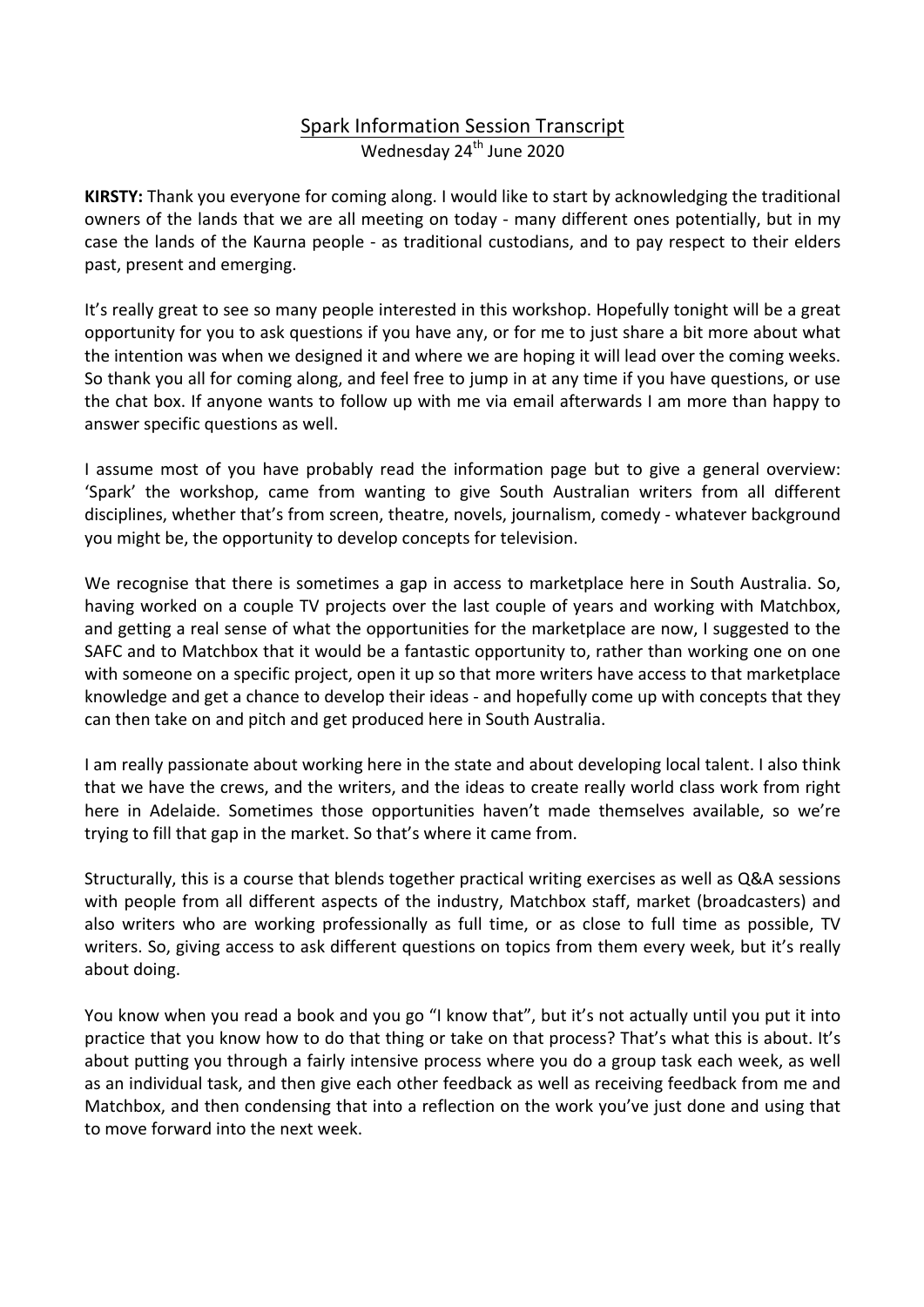It's structured in a way where you'll come out at the end with a concept, or perhaps more than one concept, that really speak to not only your voice and your values and the kind of stories that you want to tell as a writer and are really excited about, but that fit in with the marketplace in Australia and what is a possibility to actually get produced and move onto something that will not just be sitting in the back of your drawer for the next 5 years.

The general structure is that every Thursday night for 6 weeks there will be a 3-hour session live on Zoom, just like we are tonight. The first hour will be with me and industry guests on a different topic each week. So, week 1 is all about voice, and your voice and values and finding a way to distil who you are as a writer and the kinds of stories you want to tell. Then, we will move through the 6week process until we get to pitching and packaging that concept at the end of week 6.

The second 2 hours will be like my version of The Amazing Race, or a mystery cooking box, or whatever that might happen to be. You will receive a group task to do at the beginning of that second 2 hours, and by the end of the 2 hours you will have worked together to deliver and post that project online to the rest of the groups who are participating. Then, there will be an individual assignment that builds from that group assignment that you then post asynchronously by the deadline, and then give each other feedback on that work. Each process is designed to lead into the next one and hopefully build your concept or idea. It should be a lot of fun. I'm really excited about it and I kind of want to share what all the different tasks are now but that would take the mystery and the excitement out of it, so I'll leave it there for now.

That will all lead to at the end of the workshop, if Covid restrictions allow, an in-person pitch day where Debbie Lee, who is the Head of Development Matchbox Pictures, will come down to Adelaide potentially with some other members of the development team, and you will have the opportunity to pitch your concepts to them. There will also be opportunities throughout the session to have one on one meetings with me to refine those ideas even further and make sure they're in a place that feels ready to pitch as well, or to get feedback on specific aspects of the work throughout the sessions that you might be struggling with or you might want to go deeper on, or whatever the case may be.

I'm hoping that the process is not just about specific writing skills. I'm not a writer myself and probably not someone who is going to be teaching you how to structure a television show page by page across the series. The idea is that my background in developing work as a producer, and from a producer perspective, and then going and pitching to market, will give you tools and frameworks that you can then use in future projects and to develop future concepts. So, you will come out of it with a whole toolkit of processes and frameworks that you can use in conjunction with your writing skills. The people that you work with within the course will be writers, and there will be writers coming in, so there will be opportunity to build your actual writing skills and portfolio through them, not just through feedback from me.

As I said, I think what I'm really excited about is seeing what stories are out there. There are so many amazing people on this call already, I'm just looking at your faces and I think a lot of voices haven't had the opportunity to develop, or create concepts that tell stories that they're really passionate about. I've seen a lot of pitches come through from people in the past 2 years, and I think what can be really sad sometimes is that we have this sense of what Australian television is, and we look at that, and a lot of ideas are really shaped to a limited view of what we think will work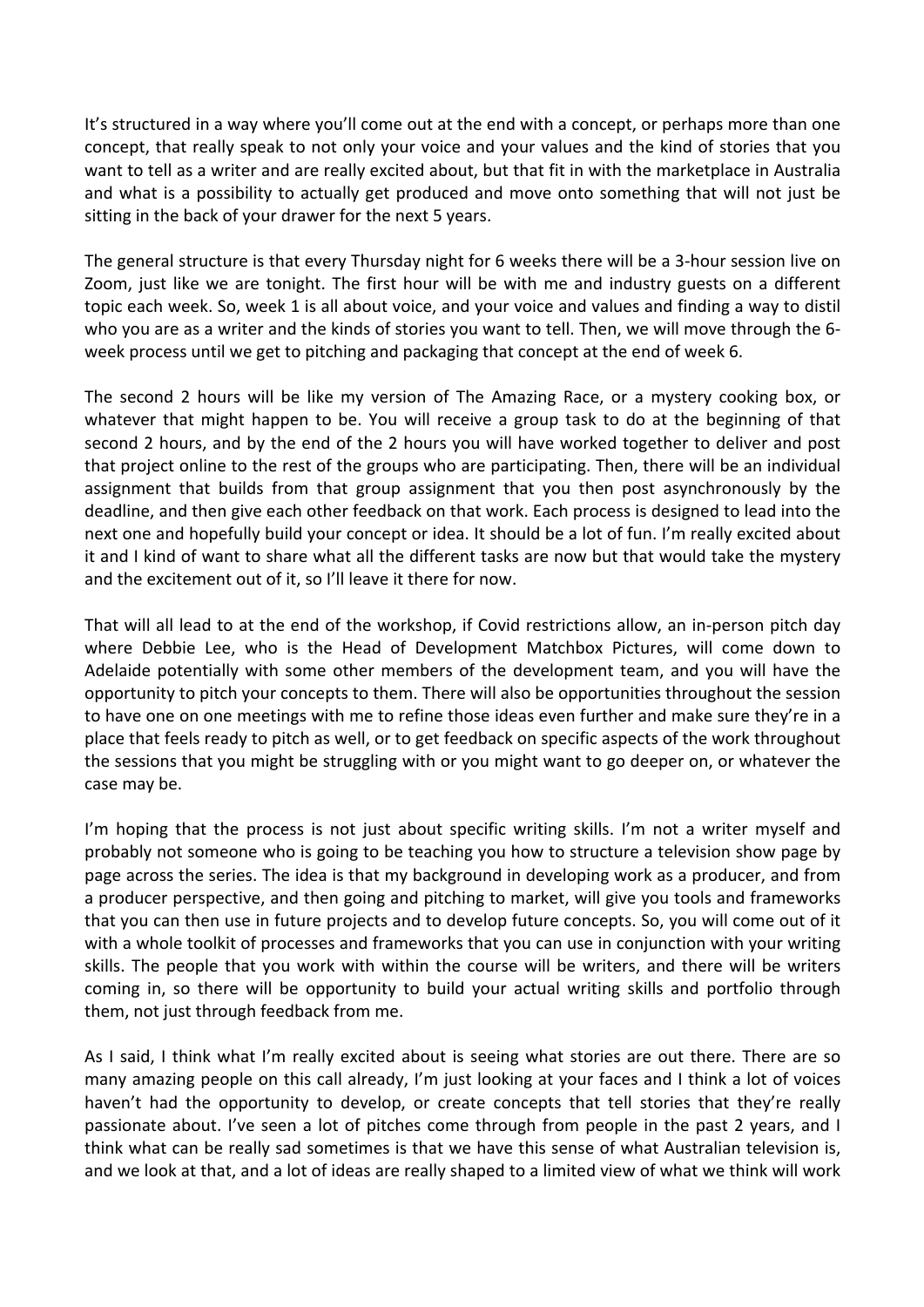for the marketplace rather than really speaking to people's individual voices as writers. So, that's what I'm really trying to bring out. I would rather have everyone come in with something that they're really passionate about and try and shape that into something that gets made, rather than coming in with a bland reconstructed idea that *feels* like something that will get made. Those are the ones that end up being overlooked anyway, because they're the same as the last thing that got written, and the one the year before that.

So, what we're looking for in terms of applicants: writers of any background who have an interest in creating fictional concepts for television. You do need to be based in South Australia. This is for South Australian writers because I am really passionate about building the talent and IP we have within this state

Because it is intensive and because it is a challenge, I'm really looking for people who are going to commit to the process and throw themselves into it, and take it as an opportunity to build their concepts and build their careers and be really proactive about being a part of it. The application form is quite simple, but it's an opportunity for you to show who you are and what matters to you. You might not be 100% clear on that yet, but it's a chance to speak to your voice as a writer, yourself as a person, where you'd like to go in your career, the kinds of stories you want to tell, and build a picture of who you are and what you might be: so that we can create a workshop of really varied voices and perspectives that hopefully build each other's ideas and help each other's concepts to grow.

The only final thing that I would say is: the most transformative experiences come when you're willing to put yourself out of your comfort zone. This will probably be a little bit unusual and a little bit challenging compared to a standard writer's workshop, but I have designed it that way on purpose, and I'm hoping it's going to be a lot of fun.

Does anyone have any questions at this point?

### How many people are you looking to take on for this course?

It's about finding the right balance of applicants in conjunction with the capacity of what we can physically handle in terms of feedback. I think it will probably be in the range of 8 to 10, but we're not going to make a final decision until we get the applications and can access them all against each other and make sure everyone's at the right fit and the right level.

#### **Is this something that you might consider running in the future or is it a one off?**

This particular version is a one off as part of the Matchbox SA TV initiative, so it's being funded by Matchbox and the South Australian Film Corporation. But it is something that brings together all of the things that I am particularly really passionate about, so there is a possibility down the track that I would run different iterations of either this or similar workshops.

### I was reading through the guidelines and reading through the application, and it's talking about having a published body of work. How important is that?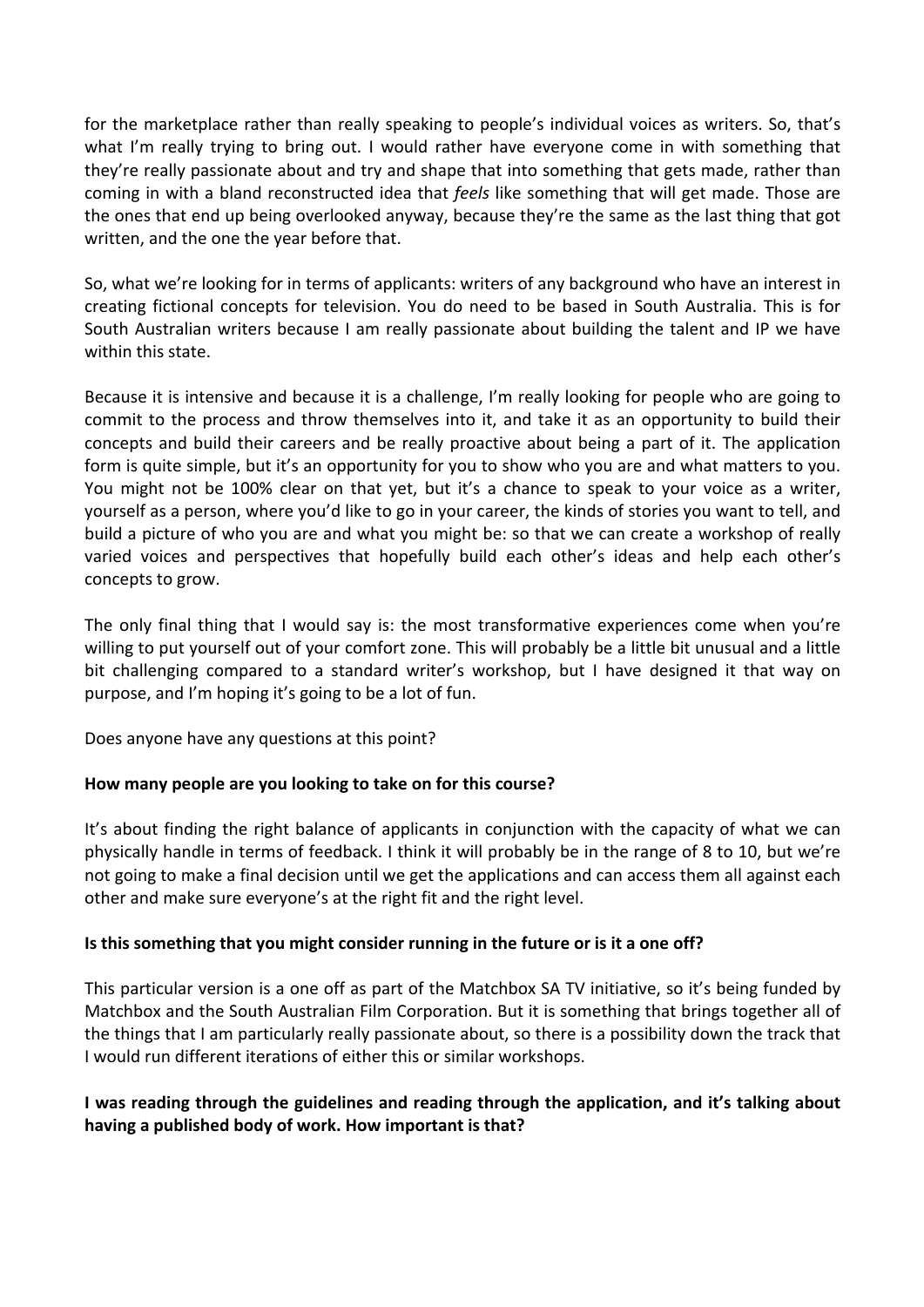I think it comes down to... that we want there to be a market outcome for these projects. If you are someone that maybe has been dabbling by yourself in your bedroom and has never had even a short film produced from your work, it might not be the right fit as it would be hard to sell you as a writer in the marketplace. So, we're looking for people who come from a background where they have had some kind of professional endorsement of their writing, whether that's an MRC-funded script or whatever that might be. That being said, there is a section to submit a writing sample so I'm willing to look outside of that box. If you submit an amazing writing sample and I'm like "this person can write, I like their ideas, I think there is opportunity here for them" then I am willing to consider that as well.

### You sound like you're expecting people to come in with a concept already. Is that true?

No, not true at all. Part of the process is going to be figuring out that concept. What I do want to see in the application ideally is a sense of what's important to you, what your values are, the kinds of stories you like to watch, potentially, or just the sense of the pathway you're on as a writer. Not a specific concept.

#### **Is there a page limit on the writing sample?**

There's a 20-page guide at the moment. I don't want full feature scripts or TV episodes. But if you do have a script that might be slightly longer than that, feel free to submit it if it's a 25- or 24-pager, if you want to round out your story or something like that.

### **I** have some things that are ready to go but are not yet up and running, but also, they're not **necessarily film scripts. Does that matter?**

No. It doesn't matter. I am open to whole ranges of writing samples, whatever that might be. What I'm looking for, or what the guideline was around professionally published work, is just a sense that this is a career trajectory for you and you're taking it seriously, and it's something that you really want to pursue. You might be at a point where you're emerging and you're not necessarily at that stage yet, but you're almost there and you're on the brink of that.

You might be coming in from a completely different background in the creative arts, where you might have written for theatre, or you might have written a novel, and you're looking to go into the TV space. So it's more the sense of "this is something I'm really serious about and passionate about" because I want this to be a program that builds careers not just individual concepts, and helps to bridge that gap in South Australia of practitioners.

### For the writing sample, would it be alright to do a few pages of different sorts? Like a few pages of theatre and a few pages of TV, to show variety?

Yeah. The application is an opportunity for you to present yourself in a way that you most want to and give me a sense of who you are. So, if you're really into romantic comedy and also horror and want to submit 2 completely different styles, or if you're into podcasting and experimental theatre and want to show me that range of who you are, then feel free to do that as well.